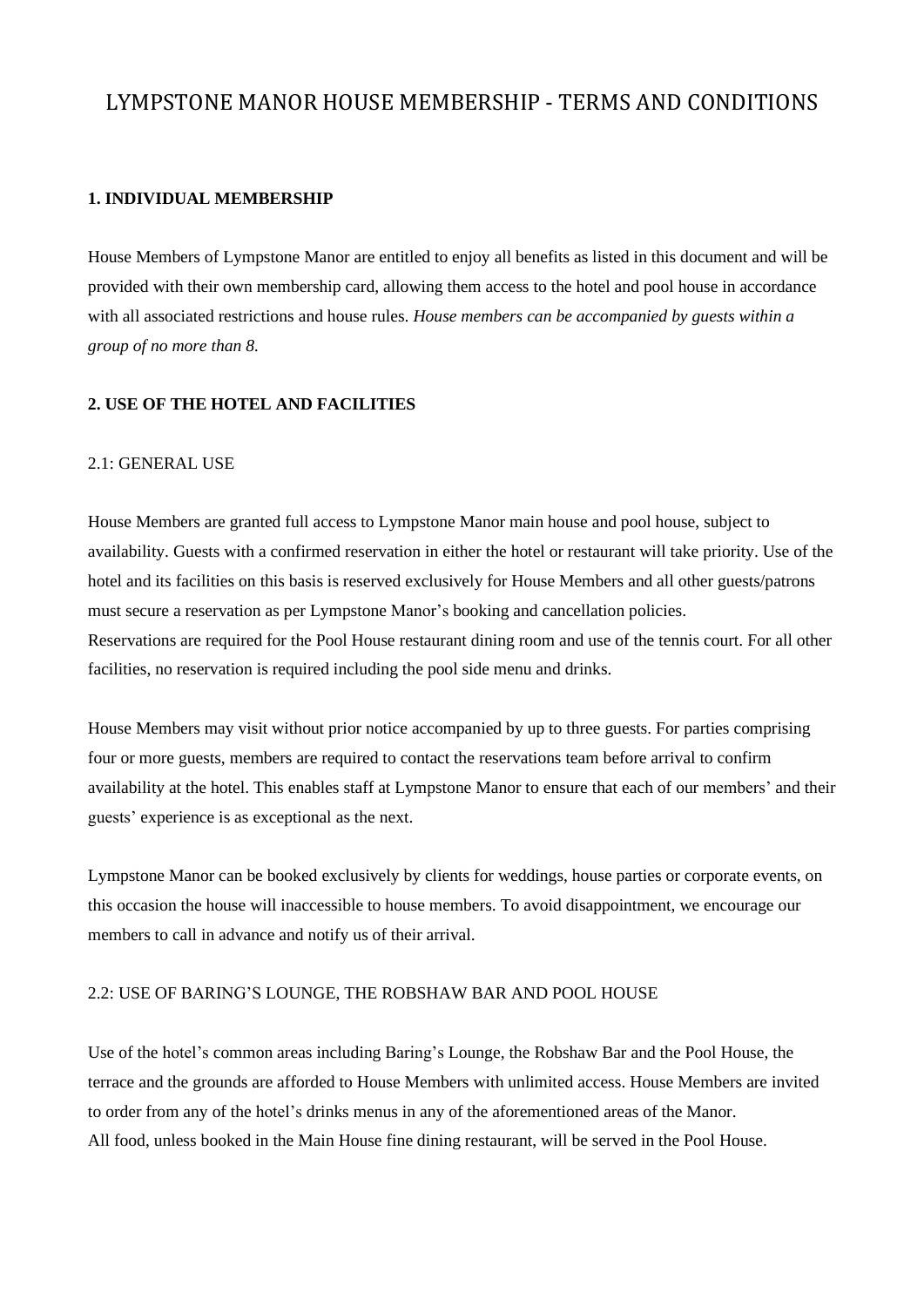### 2.3: USE OF THE POOL HOUSE

House members are welcome to enjoy the pool during the hours of 8am to 8pm, subject to weather, season and availability.

### **3. HOUSE MEMBER DISCOUNTS**

### 3.1: 15% OFF ROOM RESERVATIONS

Room reservations made by and for House Members are subject to a discount of 15%. This discount will only be applied to bed and breakfast rates and cannot be used in conjunction with any other offer or promotion and excludes overnight stays included in charitable events. Providing that House Members are present for the duration of the stay, this discount may be used for group bookings of up to three rooms of single or double occupancy. Any further rooms will be charged at a non-discounted rate.

### 3.2: 10% OFF FOOD AND BEVERAGE

House Members will also benefit from 10% off their food and beverage spend throughout the hotel including the Pool House Restaurant & Bar. This discount is limited to six guests only. In the event that a member's party exceeds this number, the discount is applicable to the first six guests and the remaining persons' will be subject to full charge. The food and beverage discount may not be used in conjunction with any other offer or promotion and excludes all events. Discount does not apply to drinks only.

### **4. HOUSE MEMBER BENEFITS**

# 4.1: EARLY ACCESS TO EXCLUSIVE EVENTS

From time-to-time, Lympstone Manor hosts exclusive events and experiences. House Members are afforded access to tickets at least seven days in advance of general release. House Member discounts, both room and food and beverage, may not be applied to ticket purchases.

## 4.2: HOUSE MEMBER COMMUNICATIONS

In order to ensure that House Members are kept up to date with all activities at Lympstone Manor, your contact details will be used to distribute news and promotions from the hotel and selected partners. Should you wish not to receive such communications, you are required to inform the membership team in writing. It is the responsibility of House Members to keep their contact details up-to-date.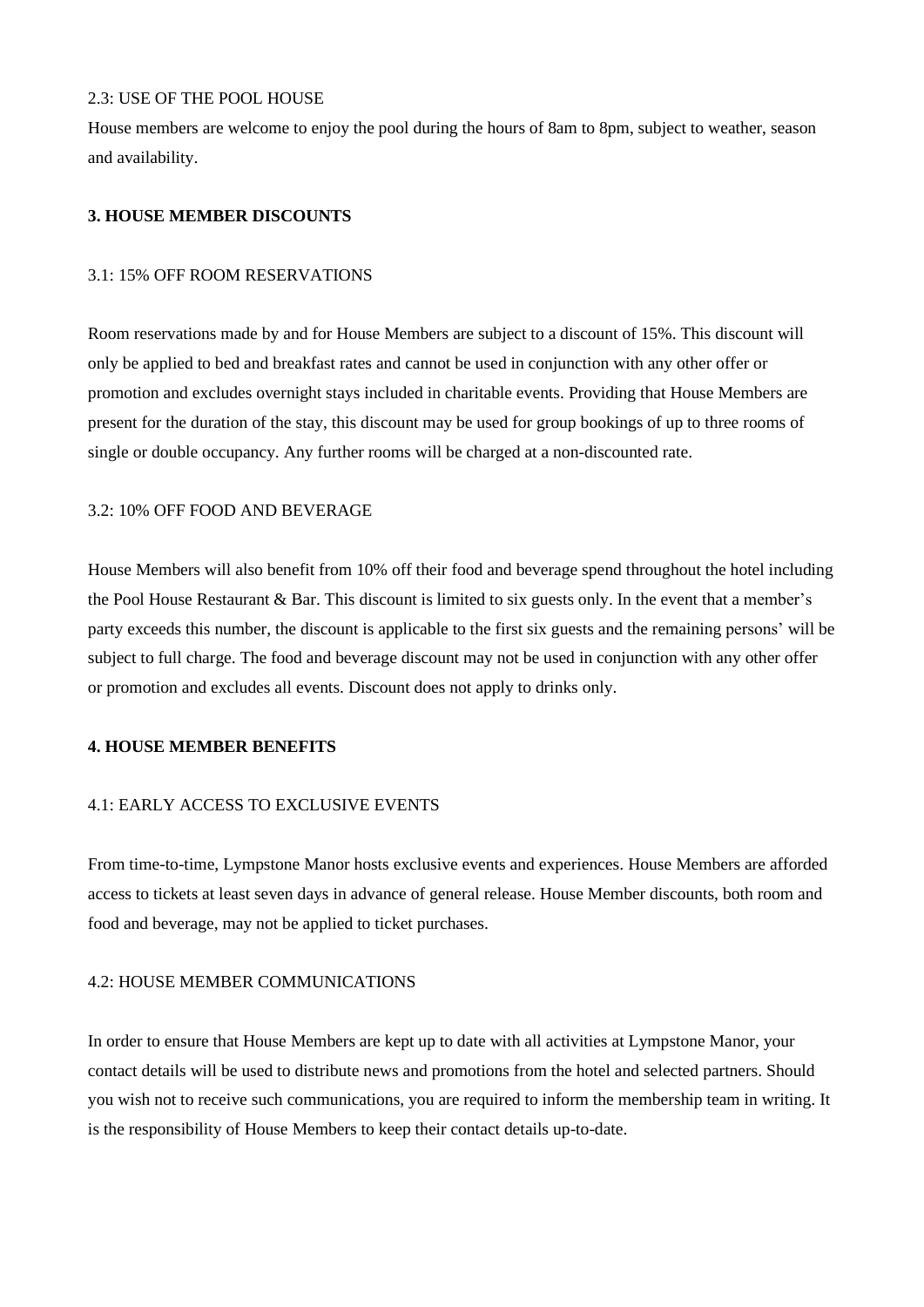### 4.3: COMPLIMENTARY UPGRADE ON ROOM BOOKING

Subject to availability, House Members are entitled to a complimentary upgrade on room reservations. Where possible, this will be finalised at the time of booking. In the event that a complimentary upgrade is not obtainable, Lympstone Manor is NOT required to compensate House Members, financially or otherwise.

### 4.4: EXTENDED CHECK IN AND CHECK OUT

For overnight stays, House Members are invited to check in to the hotel an hour early (2pm) and check out an hour late (12pm).

### 4.5: COMPLIMENTARY BOTTLE OF CHAMPAGNE ON YOUR BIRTHDAY

*Members* enjoy a complimentary bottle of Michael Caines Blanc de Blanc Champagne on their birthday as a gift from Lympstone Manor when dining with us. This must be consumed on the premises and will only remain valid for up to one month from the date it is presented.

### 4.6: LEISURE

House Members have full access to our leisure facilities including the use of the tennis court & outdoor heated swimming pool as well as informal dining at our Pool House Restaurant and Bar which is open for lunch and dinner, and is available to book for private events. (Please note that the restaurant may be closed during the winter). As per your membership, children up to the age of 15 are free of charge. For children aged 16 and 17, are charged at 50% of the membership price. Children must be accompanied by the House Member at all times.

#### 4.7: EXCLUSIVE 'MEMBERS CONCIERGE SERVICE

A dedicated concierge service is made available to all House Members and can be accessed via the member's telephone line between the hours of 9.00 and 6.00pm on 01395 200939. Out of hours enquiries should be made to hotel reception or reservations.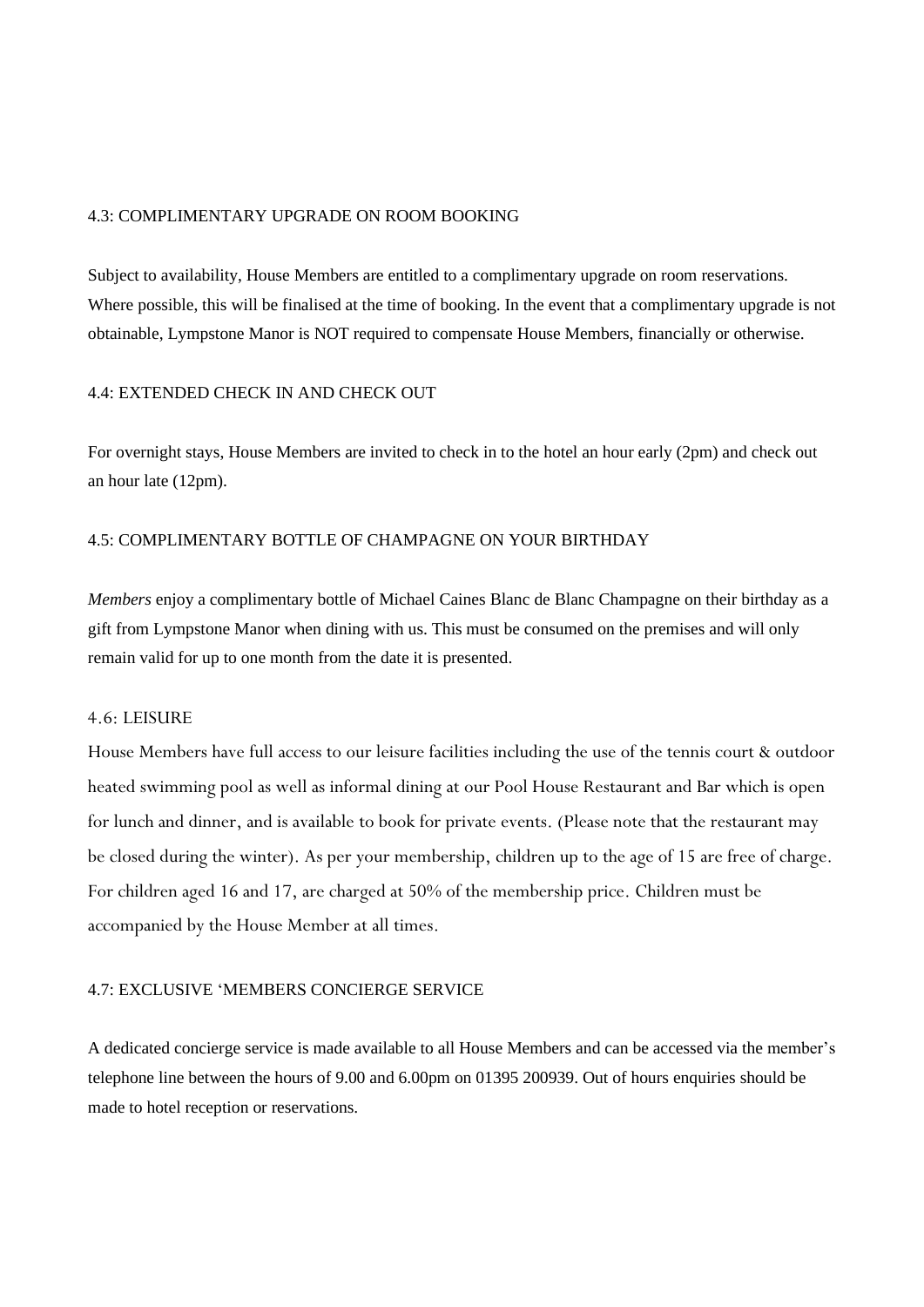# **5. VISITING THE HOUSE**

#### 5.1: MAKING A RESERVATION

House Members must quote their unique membership number in order to make a reservation.

For parties comprising four or more guests, members are required to contact the reservations team before arrival to confirm availability at the hotel. This enables staff at Lympstone Manor to ensure that each of our members' and their guests' experience is as exceptional as the next.

### $5.2 \cdot$  FINE DINING

For lunch or dinner, in our fine dining reservation House Members must make a reservation regardless of the table size.

### 5.3 : POOL HOUSE

Table reservations are not required for House Members if using the pool and pool side menu. Alternatively, tables in the Pool House Restaurant, for lunch or dinner, reservations are required.

### 5.4 TENNIS COURT

House Members may reserve the tennis court by contacting reservations for hourly time slots.

### 5.5: DURING YOUR VISIT

When visiting Lympstone Manor, House Members and their guests are required to sign in at reception or Pool House. It is also essential that the reception and reservations team are provided with the full name of each of a House Member's guests prior to and on arrival should the party be arriving separately. Guests must be signed in by the House Member.

House Members must not be separated from their guests throughout the duration of their visit to Lympstone Manor. Guests are also prohibited to remain on the premises following their host House Member's departure. House Members are solely responsible for ensuring that all house rules and policies are followed and adhered to and failure to do so may result in suspension or termination of membership.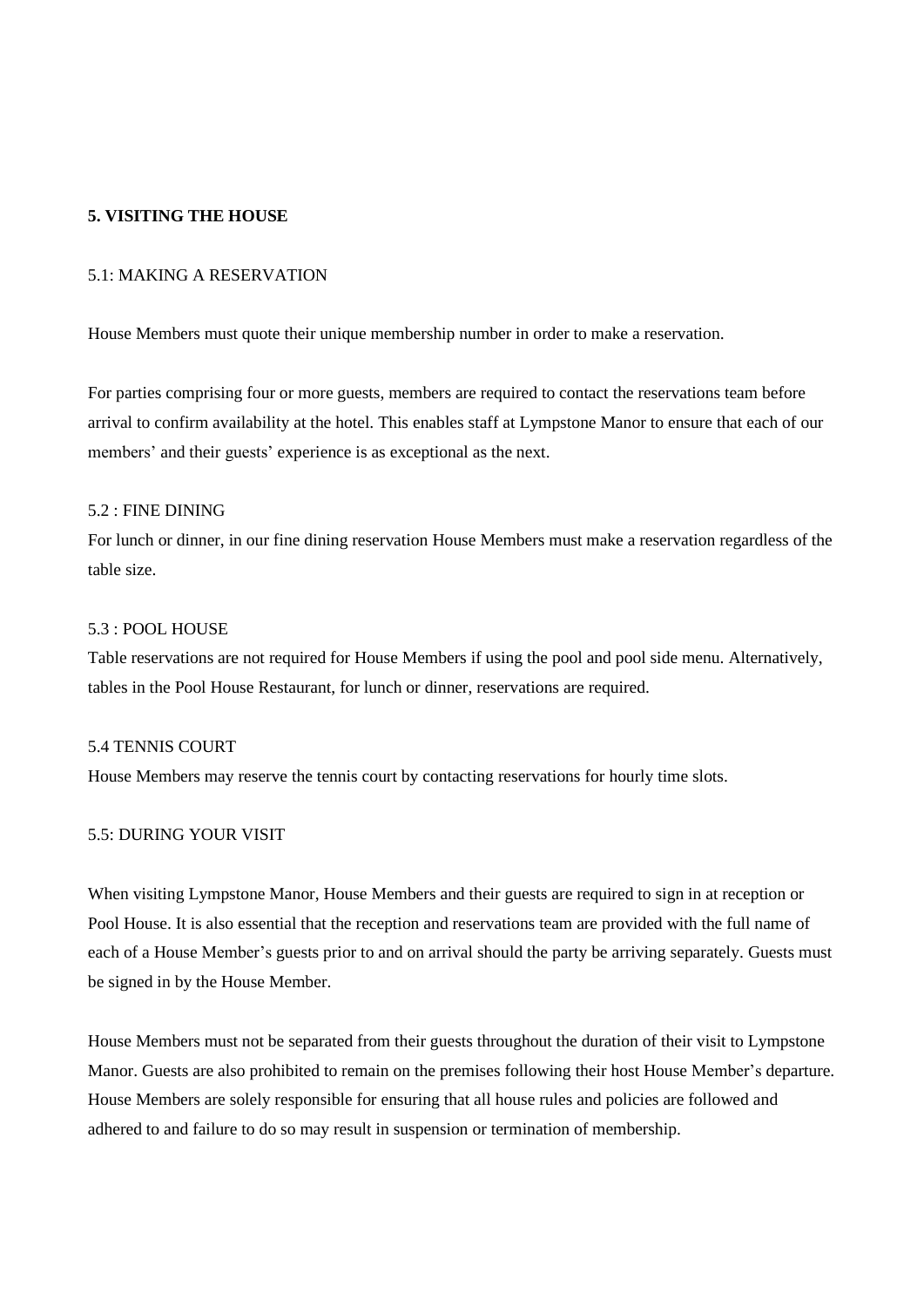### 5.6: DOGS AT LYMPSTONE MANOR

Certain areas and guest rooms at Lympstone Manor are considered to be 'dog friendly'. Dogs are welcome on in reception and on the outside terrace and grounds. Dogs must be kept on the lead at all times.

#### 5.7 DOGS AT THE POOL HOUSE

Well behaved dogs are allowed on the upper terrace only and please note that dogs are not allowed within the perimeter of the outdoor swimming pool, lower terrace or croquet lawn. Dogs must be on a lead at all times.

#### 5.8: CANCELLATIONS

Our standard terms and conditions apply to all House Member reservations in both the restaurant and the hotel. These terms and conditions, along with our privacy policies, can be found on the Lympstone Manor website [\(www.lympstonemanor.co.uk\)](http://www.lympstonemanor.co.uk/).

### **6. MEMBERSHIP**

#### 6.1: PROPOSING NEW MEMBERS

Existing House Members are encouraged to propose new applicants for consideration. Recommended applicants are subject to the same selection and approval process and must complete a full application form which can be found on the Lympstone Manor website [\(www.lympstonemanor.co.uk\)](http://www.lympstonemanor.co.uk/). House members will receive a bottle of Champagne on completion of a successful application.

### 6.2: MEMBERSHIP PAYMENT

Upon approval or renewal of a House Membership application, all associated fees are due in full immediately and failure to do so may result in termination of membership.

By providing Lympstone Manor with your payment details, you accept and consent to being charged as specified in your initial application upon approval or renewal of annual House Membership. It is within Lympstone Manor's discretion to amend or review our membership fees at any given time and House Members will be notified in advance if there are to be any adjustments to the amount, date or frequency of membership fee payments.